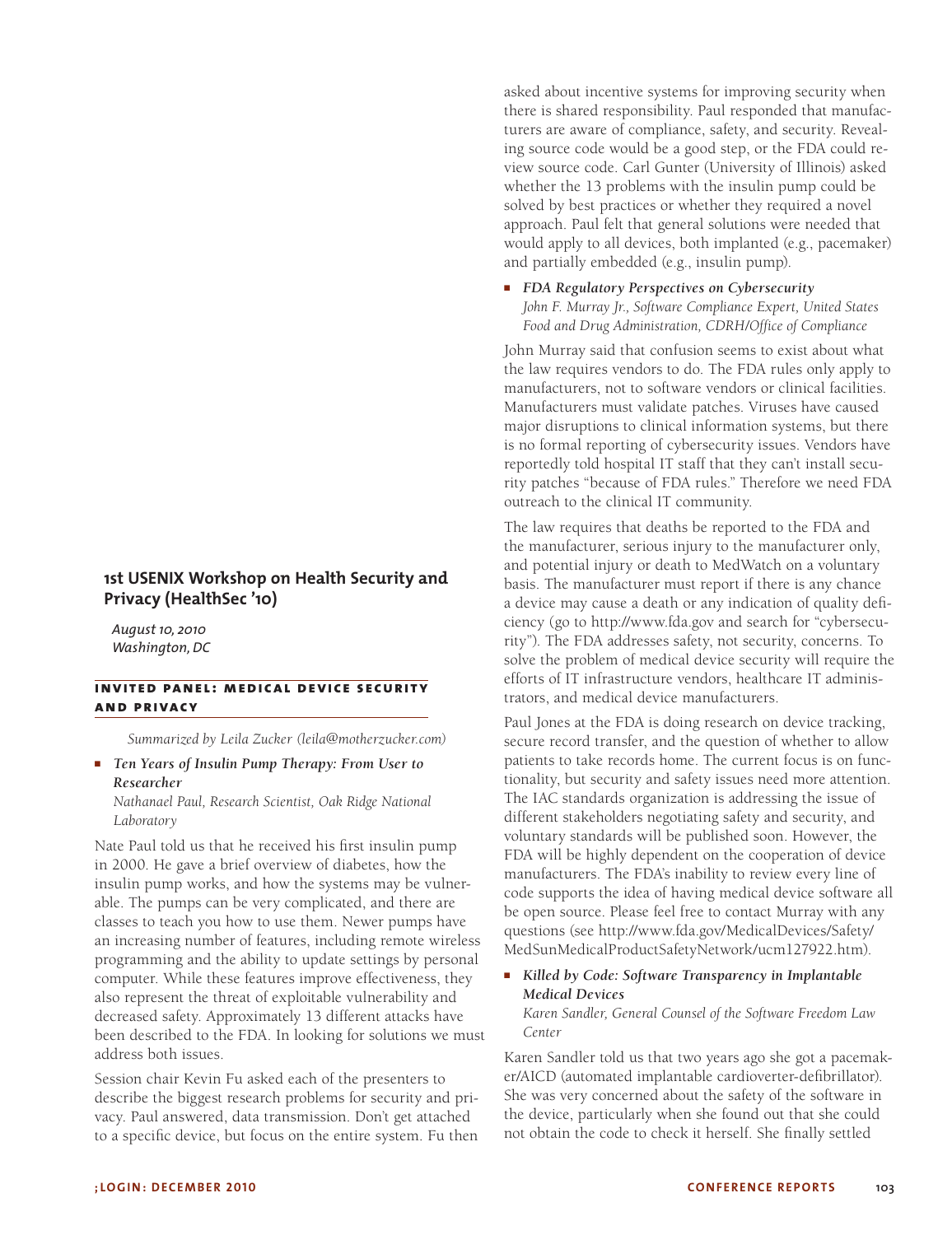for an older device with no wireless component She is now researching pacemaker software, which on average has one defect per 100 lines; 98% of software failures could be detected by all-pairs testing. Security through obscurity just doesn't work. However, with free and open source code, users have the ability to independently assess the system and risks, patch bugs easily and quickly, and remove dependence on a single party. Shared software does not mean unprotected devices—you can still use encryption.

The FDA does not review source code, only manufacturer reports. There is no clear set of mandatory requirements for software and no repository of source code, which prevents patients from suing under state product liability laws. All software should be made safe: medical devices, cars, voting machines, financial markets. See www.softwarefreedom.org.

In the discussion, Sandler emphasized that with wide adoption of implantable medical devices, the biggest research problems for security and privacy concern the need for open-ended transparent solutions so that security can be verified. Since the open source world is about collaboration, with shared systems it is more likely that everyone will understand them. Avi Rubin (Johns Hopkins) interjected that the many-eyeballs theory works in Linux, but in the real world a hacker can find vulnerabilities, so patches might not come out quickly enough. Sandler replied that it's been seen that not publishing does not stop attacks. Umesh Shankar (Google) felt that it's really about transparency. While there are not many hackers, plenty of people want to test for vulnerabilities, but there is a question of manufacturer liability. Sandler said that she can think of hacks for her pacer, and primarily wants transparency.

#### **sensors, client devices, and mobile health**

*Summarized by Leila Zucker (leila@motherzucker.com)*

■ *Protecting E-healthcare Client Devices against Malware and Physical Theft*

*Daisuke Mashima, Abhinav Srivastava, Jonathon Giffin, and Mustaque Ahamad, Georgia Institute of Technology*

Daisuke Mashima said that in their setup, data is stored in online repositories and a threshold keys system is used to control access. The client device includes one VM for the user interface and another that holds one key and handles communication. The other key resides at a logging service, although a human administrator can also provide a key. Mashima went over ways to handle issues if a client device is compromised and for eliminating single point of attack, including the threshold signature scheme, human authority, online monitoring system, user virtual machine, and firewall.

■ *Can I access your data? Privacy Management in mHealth Aarathi Prasad, Dartmouth College; David Kotz, Dartmouth College and ISTS*

Aarathi Prasad said that if you want patients to use EHR, you need to instill confidence in them. For example, a

patient sharing jogging data from her mobile phone with a wellness advisor might not want the advisor to see her jogging route. What data do we need, then, and when do we collect it? A patient may remove sensors and forget to reattach them. Another issue is that many doctors believe patients cannot tell what data to share. Several items were mentioned for consideration: Do we retain old data? Should backups be retained, with or without the patient's knowledge? Query and response should be fixed format. There should be user interface requirements that are unambiguous and use few medical terms. Finally, future work includes learning patient privacy concerns, identifying benefits and trade-offs, and determining what to delegate to doctors.

Attendee Vince (last name and affiliation not stated) inquired about what to do if a patient revokes access. Prasad replied that they are researching this now. The session chair, Tadayoshi Kohno, asked about patient privacy. Prasad replied that while doctors need access, patient privacy is an important consideration. Kohno then asked about emergency situations, people who can't afford a phone, and other countries. Prasad responded that researchers can take phones to rural areas to collect information. An attendee noted that most people don't have a single point of access to the healthcare system or even always know their doctor's name, and privacy laws vary by country. Prasad added that some cultures don't have the concept of privacy, so how much of their data can you use? Kohno said that consent management is important; doctors should take only information needed for care. He then asked if there is research on how much patients want to be involved with management of their EHR. Prasad said they are working on that.

# ■ *Using Trusted Sensors to Monitor Patients' Habits Alec Wolman, Stefan Saroiu, and Victor Bahl, Microsoft Research*

Alec Wolman addressed the problem that patients often do not follow doctors' instructions. It can be difficult to manage chronic diseases such as high blood pressure and diabetes outside the office. Smartphones can be used with sensors to change the status quo by assisting patients in monitoring their habits: an accelerometer can be used for exercise, a camera for diet, a pressure sensor for their pillbox, body sensors for heart rate and blood pressure, and so on. Financial incentives can also be used to change patient behavior. But data gathering must be done in a trustworthy manner. Trusted sensors include laptops with TPM chips or smartphones with ARM's TrustZone. We can use trusted computing primitives to preserve the integrity of sensor readings with digital signatures and verification. He outlined two approaches: software only (trusted VM) with no barrier to deployment but also with no wireless security, and simple hardware changes such as tamper-resistant casing. Trusted sensors must protect against malicious use and ensure that users do not fabricate readings.

An attendee wondered who would benefit financially from attacking. Generating false claims is a bigger risk than monitoring sensor data. Wolman said thatraw data does have significant financial impact. Hackers want raw data for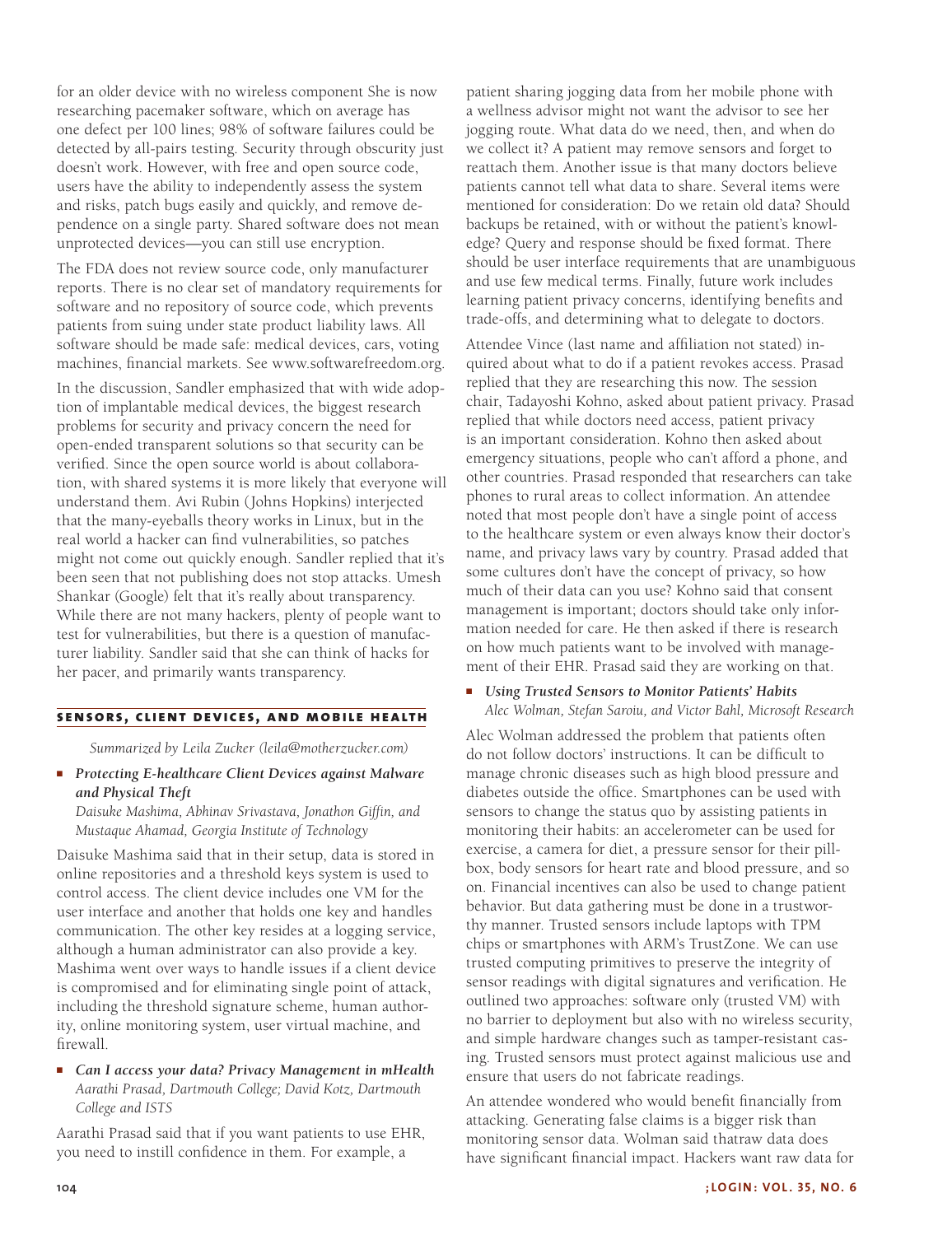making fraudulent claims. In response to the chair asking about the future of medical sensors, Wolman said that monitoring eating disorders with weights recorded by sensors would be useful, as patients often report false weights. Carl Gunter (University of Illinois) observed that his cell phone surreptitiously spying on him and reporting to his doctors would not be his idea of a killer app. Wolman said the user could be in control of what readings are taken and what is revealed to whom. How likely are these apps? Mobile devices can take pictures of checks to be filed with your bank. Security is a big challenge; so are energy management and battery life. The Chair asked how one could monitor a patient who cheats. Wolman replied that there is no way to stop this currently unless you use multiple sensors.

Nate Paul (Oakridge National Labs) pointed out that smartphones have been used with insulin pumps, but that means carrying an additional device. Wide-scale attacks on insulin pumps could have some financial advantage. Jack Lacy of Intertrust asked about data integrity vs. privacy and a patient needing selective control over sharing data. Perhaps offer incentives: if you don't opt in, you are penalized by insurance companies. Chase replied that it's a question not only of who gets access, but also of what they do with the data. The chair next commented that some EHRs allow a designation to not reveal certain data, but it might be revealed in a free text note. Wolman said that it's critical to put the patient in control. Is there a way to penalize the patient if they do not comply? We need to be mindful of this when creating incentives. Gary Olson (Intertrust) asked how much trust is enough. Do you need hardware, or is software sufficient? Cost is a problem. Wolman replied that hardware is coming, independent of medical apps. As for trust, you want to protect yourself not only from users but from malware. The final question by the Chair was, Is runtime integrity enough? ARM is more flexible than TPM with runtime integrity.

#### **policy for health records**

*Summarized by Joseph Ayo Akinyele (jakinye3@jhu.edu)*

■ *Practical Health Information Exchange using a Personally Controlled Health Record*

*Ben Adida, Isaac S. Kohane, and Kenneth D. Mandl, Children's Hospital Boston and Harvard Medical School*

Ben Adida said that PCHRs represent a paradigm shift, with medical records controlled by the patient as opposed to the Nationwide Health Information Network (NHIN) model, which allows access to records via a Web portal. In addition, patients visiting different specialists for various purposes means that records must be aggregated in one location (the PCHR). With PCHRs, data can be aggregated from a variety of sources, including from implantable medical devices such as pacemakers and defibrillators. Patients can annotate their records and share selectively with their physicians. In this model, patients determine, through the PCHR, who gets access to their data, and clinics or hospitals connect to the PCHR to access the patient's records; in the current, provider-centric NHIN model, the focus is on provider-to-provider data sharing, and patients have to independently give each provider access to their records.

Adida argued that Health Information Exchange (HIE) can be mediated by the PCHR and that once data is shared with the physicians, patients are mainly concerned with who else may have access. But if patients are given tools to annotate, update, and share their data, this could create a very powerful health record system. He concluded with comments on the future of the PCHR concept, involving using email addresses to locate health records and PCHR format standardization across healthcare providers.

Avi Rubin (Johns Hopkins) commented that despite the common belief that patients should have control over their records, most doctors mistrust records received from patients. Adida replied that the idea of patients having control has evolved because healthcare is fragmented today. Hospitals rely on out-of-band mechanisms to share records with other hospitals. With PCHRs, patients can now take their records from one doctor to the next. However, safeguards must be in place so that patients do not unwittingly share data. One audience member asked how much thought has been put into the ecosystem of patients controlling their records. For example, in the Indivo PHR system, when considering records for children, parents have more access to their children's PHRs than to their own. Further, any sensitive data is not included in the PHR, because of the difficulty in managing that data.

# ■ *Technology Companies Are Best Positioned to Offer Health Record Trusts*

*Shirley Gaw and Umesh Shankar, Google*

Umesh Shankar discussed the notion of a health record trust as an independent archive of patients' medical data in which patients ultimately have control over how their information is released. These trusts guarantee that data from any time period can be retrievable without loss of information. For instance, a patient with a chronic disease may want to see the progression of her disease over time, but if the practice or clinic goes out of business, the data could be difficult, if not impossible, to retrieve.

A service that can meet demands for high availability, data integrity, and provenance is achieved best by technology companies. Technology companies are more diverse and do a better job than government-led IT in handling largescale projects. Most large-scale IT projects in fact do and should fail, but the government wastes millions of dollars on projects that end up not working. If ten tech companies compete on an IT project, perhaps three provide a good solution, making the odds of a working solution much better than solely with the government. EMR vendors have a lot of experience managing medical data, but usually only for a single hospital or HMO. The biggest challenge is the aggregation of data from different sources, and EMR vendors are not built to support such integration with other vendors.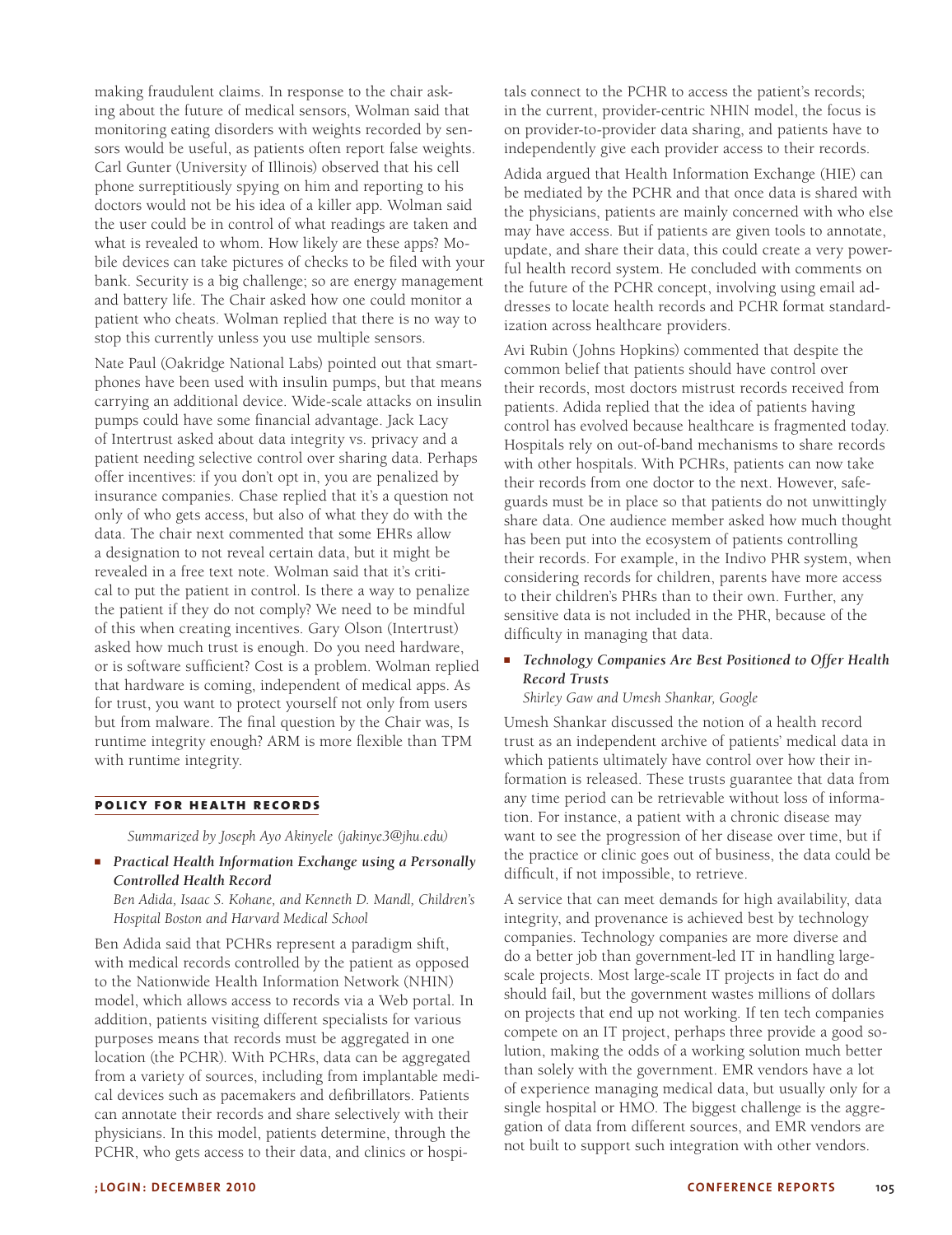Tech companies are prepared to work on a problem of providing record trusts on a large scale that requires high availability, integrity, and redundancy. Shankar pointed out that people expect Google services to run all the time, and when those services are unavailable, Google is embarrassed. This is how it should be for health records. However, tech companies cannot solve this problem alone. They need government and EMR vendor collaboration to establish publickey infrastructures for trusts and to define interoperability standards between institutions. These are some of the issues that tech companies should not solve in an ad hoc fashion.

One audience member asked if patients are to trust tech companies with their data and whether the incentives are aligned with the patient's privacy. What is the business model for Google Health? Shankar replied that Google does not make money from providing health services to patients or from securing their data. Although Google Health does not conform to HIPAA regulations, Google's privacy guidelines have the patient's interests in mind. Another audience member asked whether placing all the trust in a tech company creates a failure and availability risk. Why not consider an open federated model for managing record trusts? Shankar agreed that the records should be fetched from different providers, but argued that the records must still reside in a central repository.

# ■ *Policy Management for E-Health Records*

*Maritza Johnson and Steven M. Bellovin, Columbia University*

Johnson began by explaining that EHRs are records created and maintained by institutions such as hospitals, and patients may or may not have access to the information. This notion of health records is different from PCHRs, which are maintained by patients. Existing access-control EHR systems allow access to all patient health records, based on successful authentication to the EHR system. User access (including by nurses, doctors, etc.) is audited by the system, and patients must monitor their own records for unauthorized accesses. An exception to this rule is the EHRs of celebrities, professional athletes, and chemotherapy patients admitted at the hospital. Because these types of patients are high-profile, strict access controls are enforced.

New mechanisms are needed to support and control EHRsharing between hospitals. Currently, ad hoc out-of-band mechanisms such as email, fax, or mail are used to share EHRs. Johnson argued that an adequate architecture that supports access policies must be developed, and she questioned who will manage the access policies and with what mechanism. So far, the focus has been on the adoption of electronic records, not how they will be shared, how access is controlled, or even what those access policies will be.

In the current literature there are two kinds of approaches to EHRs.Human-centered approaches focus on the interactions doctors have with EHRs over paper-based charts in day-to-day activities. Computer scientists focus on the architecture for EHRs to support sharing EHRs. Johnson discussed two possible types of access control: preventive

and audit-based. Preventive (similar to file-based) access determines access policies a priori; audit-based relaxes preventive policies for emergency situations. Finally, usable policy tools are needed to handle the difficult task of creating and managing fine-grained access policies for EHRs.

## ■ *Dr. Jekyll or Mr. Hyde: Information Security in the Ecosystem of Healthcare*

*Joseph Cooley and Sean W. Smith, Dartmouth College*

Sara Sinclair, speaking for Joseph Cooley, said that policymakers mandate that medical data should be protected in a particular way, but deployed mechanisms do not match the policy or align with daily practice. Once these mechanisms are put in place, clinicians work around the mechanisms when they prevent them from getting their work done.

To achieve usable security from a healthcare provider and patient perspective, the authors propose retrieving user feedback. Acquiring feedback is a proven approach to understanding issues between a system and its users. This same approach is proposed to help improve the ecosystem of the healthcare environment. The authors argue for a practical approach which includes spending time with users, performing observations with users and a system, and retrieving system logs to elicit feedback. The authors' goal is to equip clinicians, policymakers, and developers with information to be able to implement such mechanisms.

The authors argue that to be worthwhile the feedback process should be easy and painless. Users should not suffer negative repercussions for providing feedback. For instance, if a clinician shares a password in order to get her job done, then she may be subject to certain penalties by the hospital. In addition, the process should reward the users such that they are motivated to help improve and build trust in the system. If closed loop feedback is provided and it is possible for users to inform the system, users will have greater trust in the system.

Avi Rubin asked whether the role for technologists is to develop solutions and leave decisions to policymakers or to develop solutions that influence decisions one way or another. It is impossible to design a one-size-fits-all system that satisfies technology and policy requirements. However, technologists should not blindly design systems based on preconceived needs of a system. Technologists need to collaborate with users, usability experts, social scientists, and clinicians to build a system that satisfies both requirements.

# ■ *Privacy Challenges in Patient-centric Health Information Systems*

*Anupam Datta, Carnegie Mellon University; Nipun Dave and John Mitchell, Stanford University; Helen Nissenbaum, New York University; Divya Sharma, Carnegie Mellon University*

Helen Nissenbaum and Anupam Datta presented this workshop paper on the privacy challenges in personal health record (PHR) systems. Nissenbaum questioned what the rules or policies should be that govern the inflow and outflow of information in PHRs and how to formalize these rules and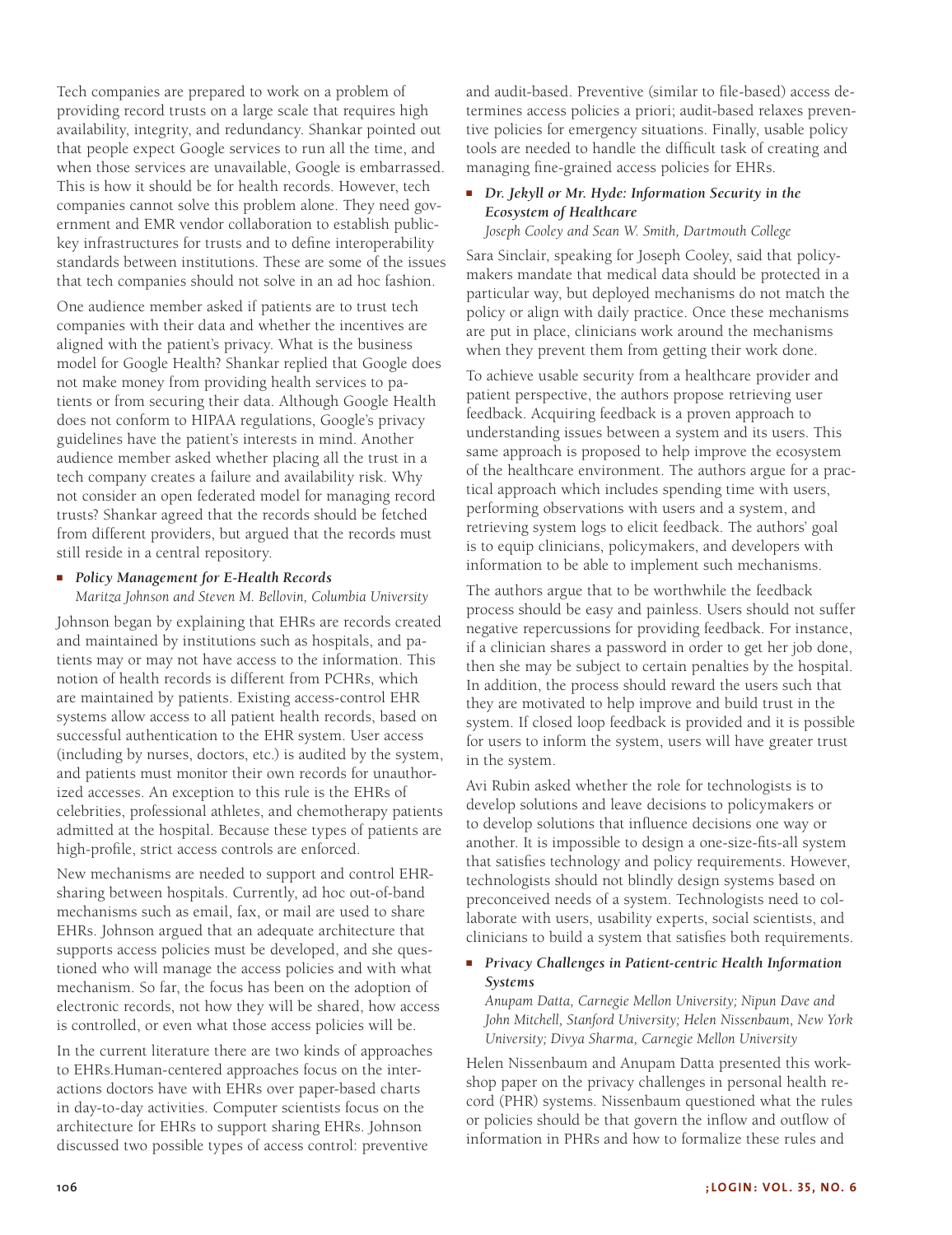enforce them in the PHR systems. PHR systems such as Google Health and Microsoft HealthVault provide aggregation of data from diverse sources, offer patient control, and allow for customization according to the patient's needs. For example, these systems can determine a patient's risk for diabetes simply by analyzing their PHR. With PHR systems, healthcare providers can now extract all sorts of interesting data from anonymized PHRs such as for advertising or for public health purposes.

Nissenbaum argued that the notion that patients have full control over their PHR contradicts and is incompatible with the idea of practitioners using the patient's PHR as a basis for medical care. Doctors and clinicians are concerned with the integrity of patient data and usually prefer that the patient data come from their colleagues. Nissenbaum asked what model patient health records should follow: a patient portfolio model (i.e., patient controlled), a credit-report model (i.e., institutionally managed records), or a trustbased model (i.e., third-party managed records). Because each model offers different levels of patient control, the model selected must promote the values and purposes in the context of providing medical care.

Datta then discussed the challenges of representing policies and enforcing those policies using traditional access control mechanisms. He referenced their previous research that analyzed the HIPAA requirements and created a system to formalize those requirements in logic. He argued that such requirements cannot be enforced using traditional access control, due to interpretations of the HIPAA rules. For example, the HIPAA rules use terms such as "belief" or "trust" that are subject to various interpretations. The authors proposed a hybrid approach which incorporates proactive access control and auditing to enforce the HIPAA rules on PHRs.

An audience member asked whether data integrity based on the source of the information is considered in PHR models. For example, a doctor could add an incorrect diagnosis into a patient's records, for a variety of reasons. Nissenbaum replied by referring to the different models of health records she discussed during her talk that offer options for patients. The issue of data integrity of records is controversial, as the model chosen for the health records will dictate how information is controlled.

# **devices**

*Summarized by Aarathi Prasad (aarathi@cs.dartmouth.edu)*

■ *Security That Is Meant to Be Skin Deep: Using Ultraviolet Micropigmentation to Store Emergency-Access Keys for Implantable Medical Devices Stuart Schechter, Microsoft Research*

Pacemakers and implantable cardiac defibrillators are increasingly becoming wireless. It has been shown that unauthenticated commands can change the device state. An obvious solution is to add authentication and check if the commands are from an authorized party. But how do we distribute this key? This issue can be solved if the key could be something you know, you have, or you are, where the "you" implies the emergency health care provider or the patient. These can also be interpreted as what you forgot, what you lost, or what you used to be! Something that you know can't be given to all HPs, especially if the patient is unconscious. Something you have could be an object that you possess, but if you lose it or forget to carry it with you, who gets access? An alternative to this is authentication by proximity. Something you are implies that the key could be a biometric; but this might be difficult, especially if the device is implanted. Medical tattoos can be placed next to the scar that marks where the device has been implanted. It should be in human readable form, in case the tattoo reader fails. This key can be generated by the patient's device. The tattoos could be ultraviolet for privacy, since other tattoos might be visible. When their clothes are off, patients can hide the tattoos using sunscreen.

#### ■ *Privacy Challenges for Wireless Medical Devices Brent Lagesse, Oak Ridge National Laboratory*

Device usage can leak information such as conditions, patient actions, or device type or model. Adversaries can determine what the patient is doing by profiling using communication patterns. So if an adversary knows the protocol used, he can determine who among a crowd has a particular device implanted. Adversaries can launch spoofing, replay, and denial of service attacks or, knowing that a patient has a certain condition, physical attacks. A patient could also be subject to discrimination by an employer or insurance company. Several approaches have been taken to protect privacy—encrypt the data (traffic patterns might still leak information), mask communication so that you will be in the set of possible sets of insulin pumps (k-anonymity), and mixes (pass the information to all other devices that the patient is carrying such that it is possible to hide what devices are being used).

New approaches are being studied to reduce attacks, remote to physical, to provide practical privacy (by changing cyber to physical attacks) and to prevent wide-range scanning. Keep in mind that as a researcher, you need to take a minimalistic approach—sensors don't have to be general-purpose computers. The device should use common protocols; if only one device is using a strange protocol, it is easy to identify.

■ *Insulin Pump System Security*

*Nathanael Paul, CSIIR, Oak Ridge National Lab; David C. Klonoff, Diabetes Research Institute, Mills-Peninsula Health Services*

Medical devices can communicate with patients, caregivers, etc. There are different components to this system that interact with the device and with each other. An example of a remote-control device is a glucometer which tells patient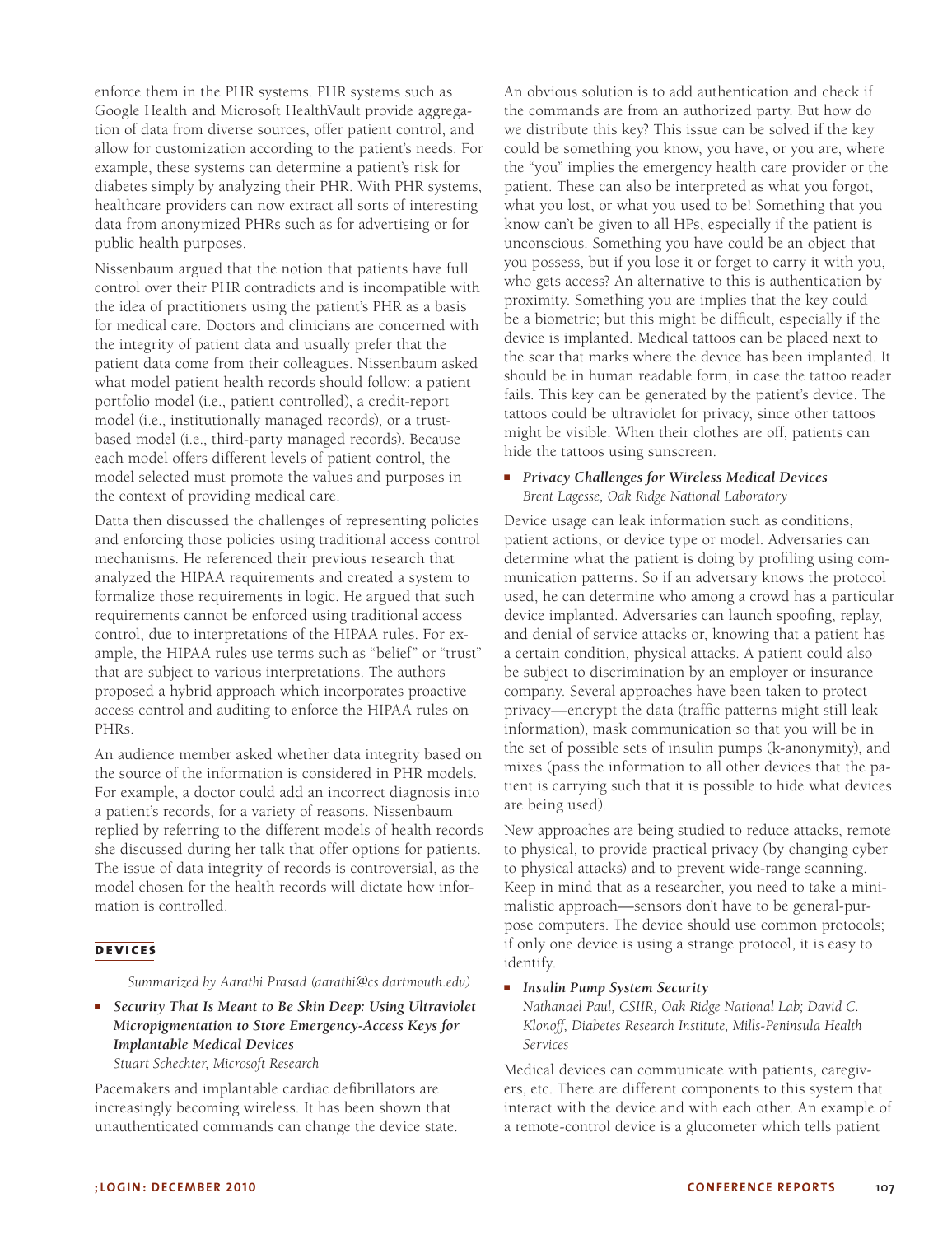about blood glucose level. This glucometer could be recording continuously. A smartphone can be used to control a glucometer remotely and can also act as a data recording tool. As a monitoring tool, the smartphone can calculate how much insulin the patient needs, store this data, and use it to record data from the patient. As a controlling tool, it can issue several commands.

Physicians are increasingly using mobile devices to control or monitor patient condition. But worms can spread from phone to phone through Bluetooth and we need to determine how this will affect patients.

■ *Is Bluetooth the Right Technology for mHealth? Shrirang Mare, Dartmouth College; David Kotz, Dartmouth College and ISTS*

A communication technology for medical devices should be: (1) secure—it should authenticate transactions and ensure that the data is correct; (2) private—encryption does not provide enough privacy protection for patients; (3) reliable—the device should be able to resist interference; (4) scalable. The *E*0 cipher was used to provide security, though it was not secure enough. JW was used for those devices without I/O. Privacy became an issue, since headers of the data packets contained MAC information, which could be used to identify devices and link all data transactions. Reliability was achieved through Bluetooth's hopping pattern and channels were reduced from 79 to 40. But how will Bluetooth piconet interfere with other Bluetooth technologies?

There are alternatives to Bluetooth. The Sly-Fi protocol encrypts headers and provides unlinkability. We could use the human body as a communication channel, which is more secure and private. Galvanic transfer involves attaching electrodes to the skin and sending electricity through the human body. A 2 mbps throughput is achieved. Another option is body-coupled communication, which achieves less throughput but is power efficient, but is this safe? There are other issues as well.

■ *On Usable Authentication for Wireless Body Area Networks*

*Cory Cornelius, Dartmouth College; David Kotz, Dartmouth College and ISTS*

If we want systems to be used, we should make them usable, so that the patient shouldn't have to do anything. Body area networks are a bunch of devices that send data to a gateway. Data can either be sent to a cloud service or be stored on a mobile phone. Devices such as Fitbit and Nike plus are available in the market now. We need to provide usable and secure authentication so that doctors can be confident that data is coming from the actual patient. The problem being tackled is a weak version of this, where the cell phone or gateway is trying to determine if all sensors are on the same person. The strong version of this problem confirms that all sensors are on the actual patient. This authentication is necessary in a scenario where an elderly

couple might accidentally swap sensors. A solution to this problem is wireless localization. Even though the body might attenuate signals, we can still detect if the sensors are within some bodily distance.

In the Q&A the authors were asked what prompted their research—had there been any such attacks? They answered that some attacks might not leave evidence behind, and, in order to protect their business, manufacturers might not reveal that attacks had occurred. If an attack does happen, it might be difficult to patch; hence it is better to prevent attacks. It is also important to anticipate attack scenarios, in order to identify the important security metrics. The switch from wired to wireless has exposed the devices to imminent attacks. But wireless does help treatments. We need to consider battery life too. Wireless technologies drain batteries, and unauthorized commands can launch a DoS attack on the device by draining the battery. You can't replace batteries on implantable devices easily. The patient can lie about the data, so that could be an attack too.

How do you evaluate proposals and next steps? With a user feedback form. Why are medical tattoos better than biometrics? Using biometrics, you are not authenticating the health care provider. Biometrics should not be changing and hard to read—for example, a heartbeat would change in a dying patient. The patient will recognize that his privacy is being violated when someone tries to access the tattoo, unlike a retina or fingerprint scan. If someone asks to check the area on the body near the scar, the patient will realize that the person has no need to do so.

# **sharing data**

*Summarized by Tamara Denning (tdenning@cs.washington.edu)*

■ *A Risk Management Framework for Health Care Data Anonymization*

*Tyrone Grandison, IBM Services Research; Murat Kantarcioglu, University of Texas at Dallas*

The goal of this research is to share data sets for research in an anonymized way; the ideal result would be to anonymize data sets so that they are protected from all re-identification attacks. This work takes a slightly different approach from other research in this area by embracing a more practical approach: not 100% guaranteed privacy, but providing a user instead with information about the amount of risk that is left.

The risk management framework for health care data anonymization incorporates: (1) the chance of re-identification of sensitive data; (2) the repercussions of data reidentification; and (3) the utility of sharing the data set in question.

The researchers propose that the parameters of the risk model can be estimated using publicly available data. The risk management framework must also incorporate a way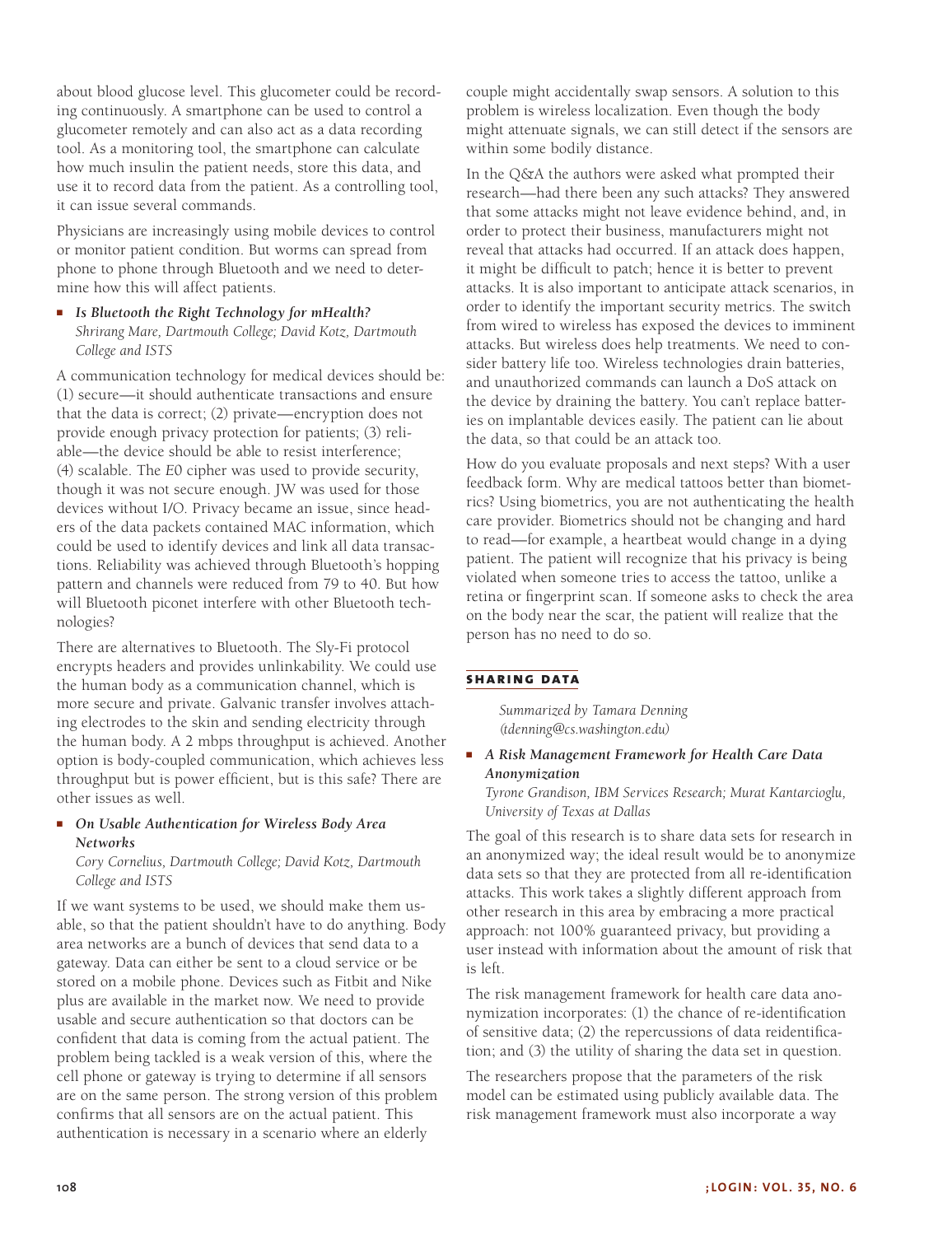to tune anonymization based upon risk estimates (and feedback).

## ■ *On Resolving the Privacy Debate in Deidentified Neuroimages*

*Nakeisha L. Schimke, Mary Kuehler, and John Hale, University of Tulsa*

The topic of this research is finding a way to deidentify neuroimages such as CT, MRI, and PET scans. These scans are images with high spatial resolution that includes facial data. Personally identifying information (PII) can be stripped from the image's metadata, but there is a chance that a person may be identifiable based upon the facial data in the image.

One approach is to remove all content from the image except for the brain tissue; however, this can result in the loss of some brain tissue imagery, and there is no standard for this kind of deidentification process. As a result, neuroimages using different deidentification processes may not be comparable in research studies.

The researchers are currently experimenting with different reidentification techniques in order to study whether it is feasible to reidentify visually deidentified neuroimages. Based upon their findings, they may also investigate possible mitigation techniques.

■ *Securing Medical Research Data with a Rights Management System*

*Mohammad Jafari, Reihaneh Safavi-Naini, and Chad Saunders, University of Calgary; Nicholas Paul Sheppard, Queensland University of Technology*

The motivation behind this research is to be able to share data for research while simultaneously respecting patients' privacy. Current approaches include anonymizing data sets by adding noise, which can result in losing relevant data, and using access control policies.

The researchers propose using DRM mechanisms in order to control access to medical records. Specifically, they are addressing "bench-to-bedside" medical research, where clinical information is repurposed for medical research. The authors suggest an approach where data is always encrypted and a trusted agent examines the data and a license in order to reveal decrypted data as allowed by the license.

The authors released a 2009 technical report describing a Sharepoint implementation of such a system where data is presented in DRM-protected Excel files. In future work they hope to refine access roles, handle data from multiple sources, and extend their system to operate in the cloud.

Questions for the panel of presenters included the nature of PII: specifically, where does PII end? If you bring in enough contextual information, almost anything can become PII. One workshop participant suggested that rules should be attached to pieces of medical information that define whether or not the information is PII given the context.

A question regarding the risk management framework was how the risk can be boiled down to a scalar number, when the risk of reidentification might be distributed across the members of a population. One proposed approach was to have adaptive fuzzing, where unique individuals are overgeneralized (fuzzed) and individuals closer to the norm are undergeneralized. This led to the question of how one can assign a uniqueness score to an individual based upon the fields of the medical record.

In terms of adding noise to data sets, concerns were expressed that the noise can affect downstream science. In addition, medical researchers in general dislike working with fuzzed medical records. To further complicate matters, the anonymized records do not generally contain metadata about the anonymization techniques used to add noise to the data.

More general concerns were expressed that the security community may not completely understand the domainspecific problems related to working with medical records. Additionally, a workshop participant suggested that patients and study participants do not have an accurate or complete understanding of what it means to have their records anonymized or of the various degrees of privacy different anonymization techniques can offer.

# **approaches for health records**

*Summarized by Aarathi Prasad (aarathi@cs.dartmouth.edu)*

■ *Beefing Up a Health-Data Ecosystem: Struggles and Successes from Microsoft HealthVault Jim O'Leary, Microsoft Health Solutions Group and University of Washington*

O'Leary discussed the common problems faced by the HealthVault team and how they were handled. First, he talked about authentication. Security provided by HealthVault is "weak" because the credentials used to log in to HealthVault are shared with "lesser integrity systems" such as email, calendar, and Xbox live accounts. HealthVault depends on third-party providers, such as LiveId and OpenId, that support authentication protocols. It includes dependencies in systems, but providing these options gives redundancy. Authorization is at two levels—a user wants to share his health information with another user or with an application. This presents another struggle, since users want granularity. They want to control what data is going where and to be able to track it throughout the system. But this produces usability issues.

Then O'Leary talked about the ecosystem security model. Microsoft has to depend on its partners. When faced with a blue screen, end users might blame Windows, but it might be due to some third-party error. The same issue happens in HealthVault when a partner loses data—the blame is on HealthVault. He briefly mentioned the shared data problem of multiple people sharing data from multiple platforms,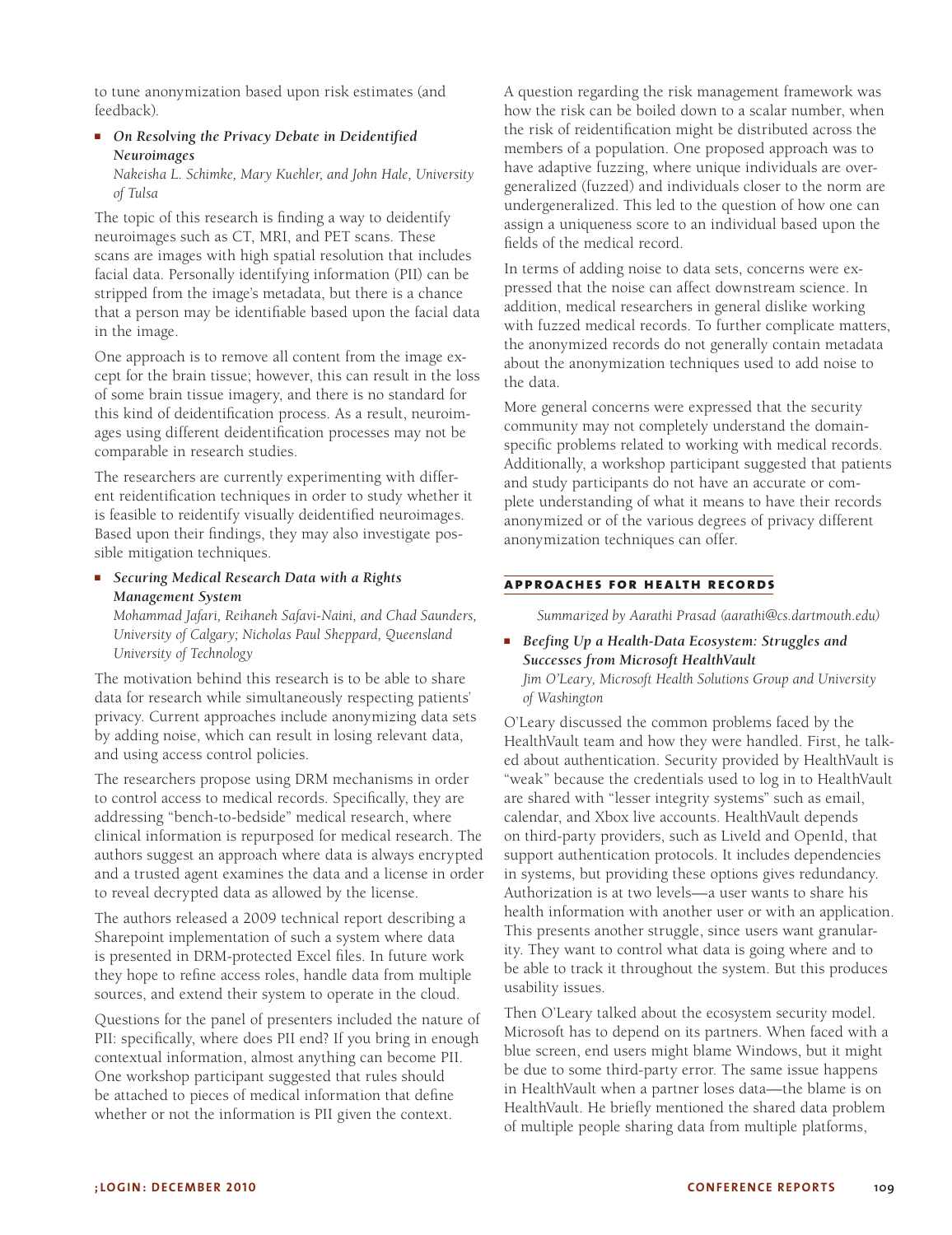which introduces more trust relationships and attacks. Solutions to the attacks are presented as security tips in a public white paper.

# ■ *Using the Wave Protocol to Represent Individuals' Health Records*

*Shirley Gaw and Umesh Shankar, Google*

Shankar said that attribution is important in health records. In the latest Google Health UI, a mouse-over a particular data point on a graph from a lab test will tell you where the point of data came from. How do you preserve attribution over time and in aggregated data? Dr. Dre sends his diagnosis to Shankar's PHR from his EMR, saying Shankar broke his ankle and tore his Achilles tendon. After two months, his ankle has healed. Shankar updates his record, adds an end date. Hence the real diagnosis done by Dr. Dre is gone due to the change done over time.

Or suppose there was an error, accidental or deliberate. The local copy is gone when you delete something. How do you update the central server? When the doctor tries to synchronize the data with Shankar's updates, how does the doctor know what to take from or send to Shankar's PHR? A "diff" will not help, since a deletion occurred. There should be a common notion of the state of a patient's records. This can allow for bi-directional updates. Also, a history should be maintained, not just the current state. Wave protocol can be used for this purpose (http://www.waveprotocol.org/).

# ■ *EBAM: Experience-Based Access Management for Healthcare*

*Carl Gunter, University of Illinois at Urbana-Champaign; David Liebovitz, Northwestern University; Bradley Malin, Vanderbilt University*

Carl Gunter explained that identity and access management are crucial enterprise functions in health care organizations (HCOs), but insufficient attention is given to the process of access control. What is the fundamental problem? Accountability versus enforced control: HCOs give access to everyone, assuming they will use it properly. Professional ethics are set up by the government and this is too difficult to set up as enforced control. Access logs are raw and factual and should be converted into information that can be understood in a manner that we desire. EBAM takes into account what happens in the system and feeds it back in, so that over time the model would evolve into something close to ideal.

The enforced-control model generates the access logs, which can be compared to the ideal model. The access logs combined with the ideal model give you good knowledge of what you want in your organization, and though them the enforced control model can evolve. The EBAM approach involves generating models based on audit events and attributes. These are used to create workflows and group health providers into social networks. Rules and actions are developed after analyzing the results.

Experience-based systems have been used for a long time; successful ones include spam filters and intrusion detection. This technique can be used only in applications that tolerate false positives and negatives. There is a strong demand to catch violations in access control and there is a debate over what technologies should be used. There is also the challenge of health information exchanges between organizations.

■ *Fine-grained Sharing of Health Records using XSPA Profile for XACML—An Extended Abstract*

*A. Al-Faresi, B. Yu, K. Moidu, and A. Stavrou, George Mason University; D. Wijesekera, National Institute of Standards and Technology and George Mason University; A. Singhal, National Institute of Standards and Technology*

How can we collect the different actors, patient's health information, and other parts of the record, such as psychological notes, into one model? asked Wijesekera. To what extent has XSPA captured all these scenarios? HITECH implies that the patient should have delegation rights. On the other hand, PHI can be disclosed without an individual's authorization for certain national priority purposes. Health records contain different views for the patient and the healthcare provider. When the healthcare provider needs access to some information, he sends the request to the patient, without knowing whether the data was actually derived from those records that he had access to. Some changes are required in the XSPA model in order to fulfill its central purpose.

# ■ *An Anonymous Health Care System Melissa Chase and Kristin Lauter, Microsoft Research*

Melissa Chase pointed out that privacy is a huge concern in healthcare, so we should be careful to reveal information only when necessary. Doctors, nurses, insurance companies, pharmacies, etc., need to see patients' health records, but not necessarily all the information that they contain. So a health record system should reveal as little as possible, while allowing the consumers to access the required information.

One technique is to use Anonymous Credentials or Minimal Disclosure Tokens, which ensures that the service cannot identify the user. An example scenario involves user Alice, who gets a policy token when she registers with an insurance company. Her doctor uses Alice's policy token for some transactions. When the doctor bills the insurance company, he uses an anonymized token for the procedure. The insurance company learns that some patient had some procedure done. Similarly, the doctor can send an anonymized token for a prescription to the pharmacy and a prescription token to both the pharmacy and the patient. The pharmacy can send an anonymized token for the prescription to the insurance company as well. This ensures that only required information is shared with others. The anonymous policy token needs to contain only the information that the recipient requires.